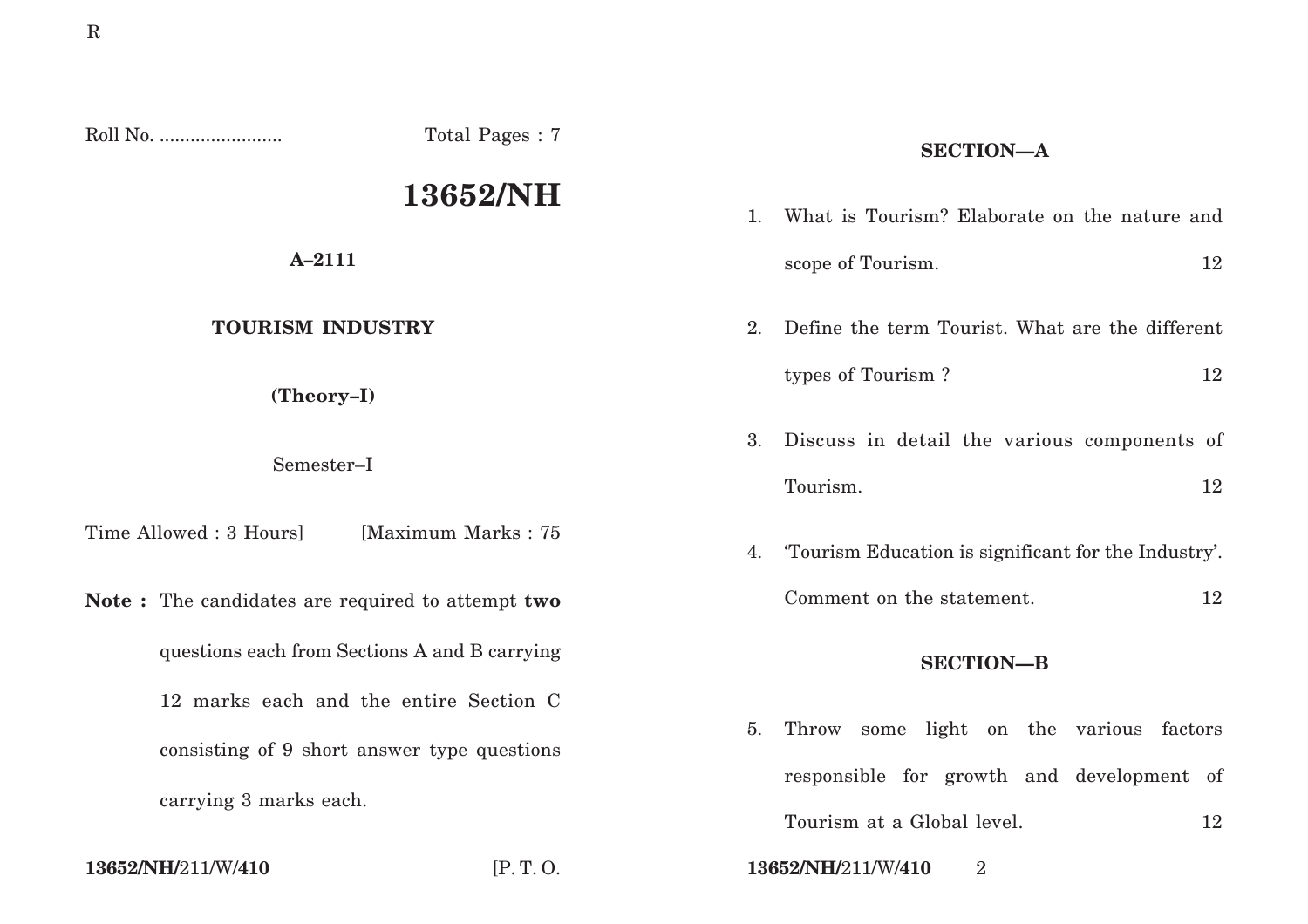- 6. Discuss the positive and negative impact of Tourism on the Environment. 12
- 7. Highlight the role of Punjab Heritage and Tourism Promotion Board in promoting Tourism in the State. 12
- 8. What are the various documents required for Air Travel? Discuss in detail. 12

## **SECTION—C**

- 9. Write short notes on the following :  $9 \times 3 = 27$ 
	- (i) Travel Management.
	- (ii) Excursionist.
	- (iii) Tourism Resource.
	- (iv) Religious Tourism.
- (v) Cultural impact of Tourism.
- (vi) Domestic Tourism.
- (vii) International Tourism.
- (viii) WTO.
- (ix) IATA.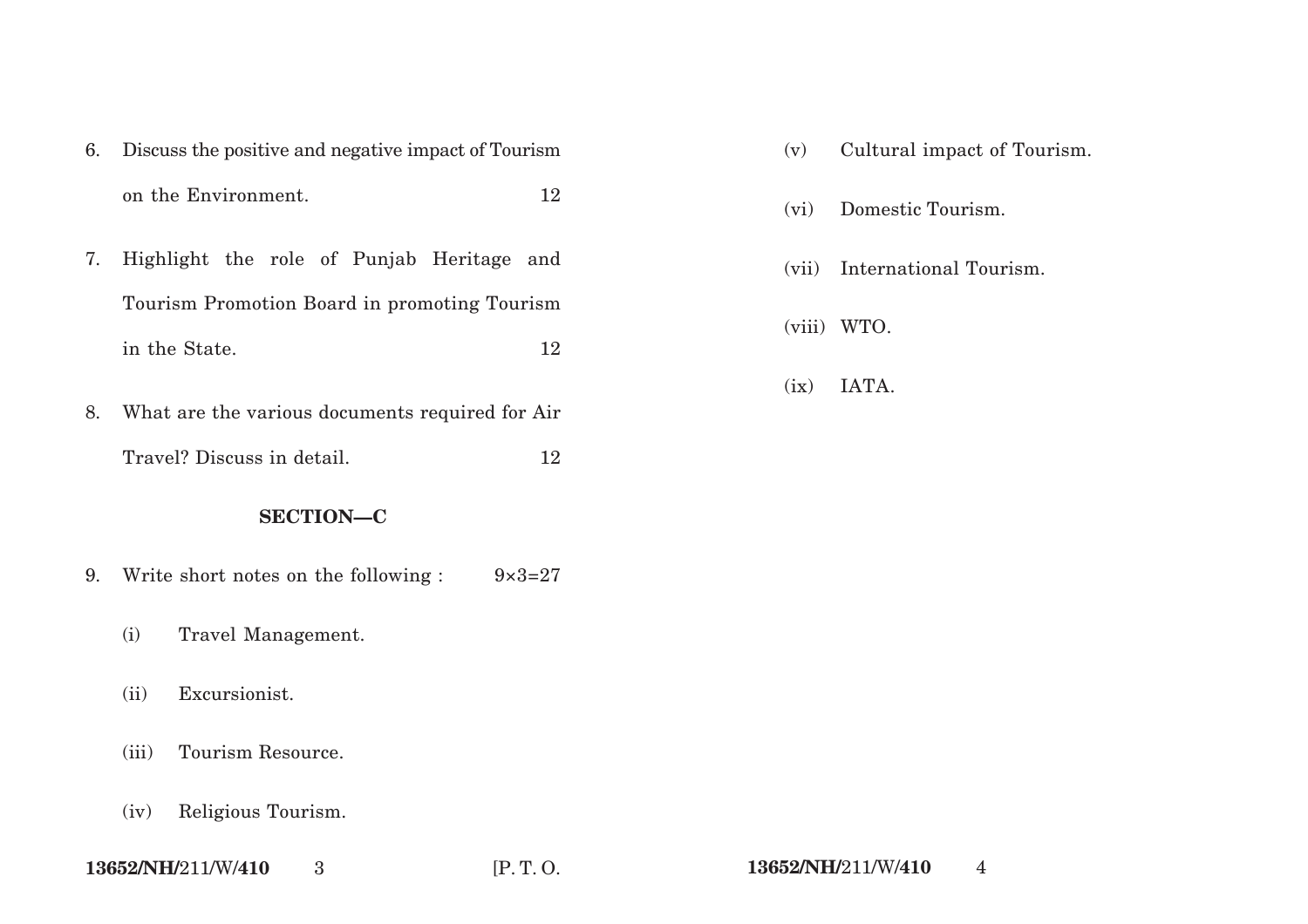### **PUNJABI VERSION**

**ਨੋਟ :** ਭਾਗ A ਅਤੇ B ਹਰੇਕ ਵਿਚੋਂ **ਦੋ–ਦੋ** ਪੁਸ਼ਨ ਕਰੋ ਅਤੇ **ਹਰੇਕ ਪਸ਼ਨ ਦੇ 12 ਅੰਕ ਹਨ। ਭਾਗ**  $C$  **ਸਾਰਾ ਕਰੋ। ਇਸ ਵਿਚ 9 ਸੰਖੇਪ ਉੱਤਰ ਵਾਲੇ ਪ੍ਰਸ਼ਨ ਲਾਜਮੀ ਹਨ ਅਤੇ ਹਰੇਕ ਪੁਸ਼ਨ ਦੇ 3 ਅੰਕ ਹਨ।** 

#### <u> $\overline{\mathbf{g}}$ ग्त—A</u>

- 1. ਸੈਰ-ਸਪਾਟਾ ਕੀ ਹੰਦਾ ਹੈ? ਸੈਰ-ਸਪਾਟਾ ਦੇ ਸਭਾਅ ਅਤੇ **guMjwieS bwry ivsqwr iv`c d`so[** <sup>12</sup>
- 2. ਸੈਲਾਨੀ ਦੀ ਪਰਿਕਾਸਾ ਦਿਓ। ਵੱਖ–ਵੱਖ ਕਿਸਮਾਂ ਦੇ ਸੈਰ– **spatial in the spatial spatial spatial in the spatial spatial spatial in the spatial spatial in the spatial spatial in the spatial in the spatial in the spatial in the spatial in the spatial in the spatial in the spatial**
- 3. ਸੈਰ-ਸਪਾਟਾ ਦੇ ਵੱਖ-ਵੱਖ ਹਿੱਸਿਆਂ ਬਾਰੇ ਵਿਸਥਾਰ ਨਾਲ **ivcwr kro[** <sup>12</sup>
- 4. 'ਸੈਰ-ਸਪਾਟਾ ਸਿੱਖਿਆ ਉਦਯੋਗ ਲਈ ਮਹੱਤਵਪੂਰਨ ਹੈ।' **ibAwn 'qy it`pxI kro[** <sup>12</sup>

**13652/NH/**211/W/**410** 5 [P. T. O. **13652/NH/**211/W/**410** 6

#### **Bwg—B**

- 5. ਵਿਸ਼ਵਵਿਆਪੀ ਪੱਧਰ 'ਤੇ ਸੈਰ-ਸਪਾਟਾ ਦੇ ਵਿਕਾਸ ਲਈ ਜ਼ਿੰਮੇਵਾਰ ਵੱਖ–ਵੱਖ ਕਾਰਕਾਂ 'ਤੇ ਕਝ ਰੋਸ਼ਨੀ ਪਾਓ। 12
- 6. ਵਾਤਾਵਰਣ ਉੱਤੇ ਸੈਰ-ਸਪਾਟਾ ਦੇ ਸਕਾਰਾਤਮਕ ਅਤੇ ਨਕਾਰਾਤਮਕ **pRBwvW bwry ivcwr vtWdry kro[** <sup>12</sup>
- 7. ਰਾਜ ਵਿੱਚ ਸੈਰ-ਸਪਾਟੇ ਨੂੰ ਉਤਸ਼ਾਹਤ ਕਰਨ ਵਿਚ ਪੰਜਾ**ਬ** <u>ਵਿਰਾਸਤ ਅਤੇ ਸੈਰ-ਸਪਾਟਾ ਉਤਸ਼ਾਹ ਬੋਰਡ ਦੀ ਭੂਮਿਕਾ ਨੂੰ</u> **aujwgr kro[** <sup>12</sup>
- 8. ਹਵਾਈ ਯਾਤਰਾ ਲਈ ਵੱਖੋ–ਵੱਖਰੇ ਦਸਤਾਵੇਜ਼ ਕਿਹੜੇ ਹਨ? **ivsQwr nwl ivcwr kro[** <sup>12</sup>

#### **Bwg—C**

- 9. ਹੇਠ ਲਿਖਿਆਂ 'ਤੇ ਸੰਖੇਪ ਵਿੱਚ ਲਿਖੋ : 9×3=27
	- (<u>i</u>) ਯਾਤਰਾ ਪਬੰਧਨ।
	- (ii) Excursionist.
-